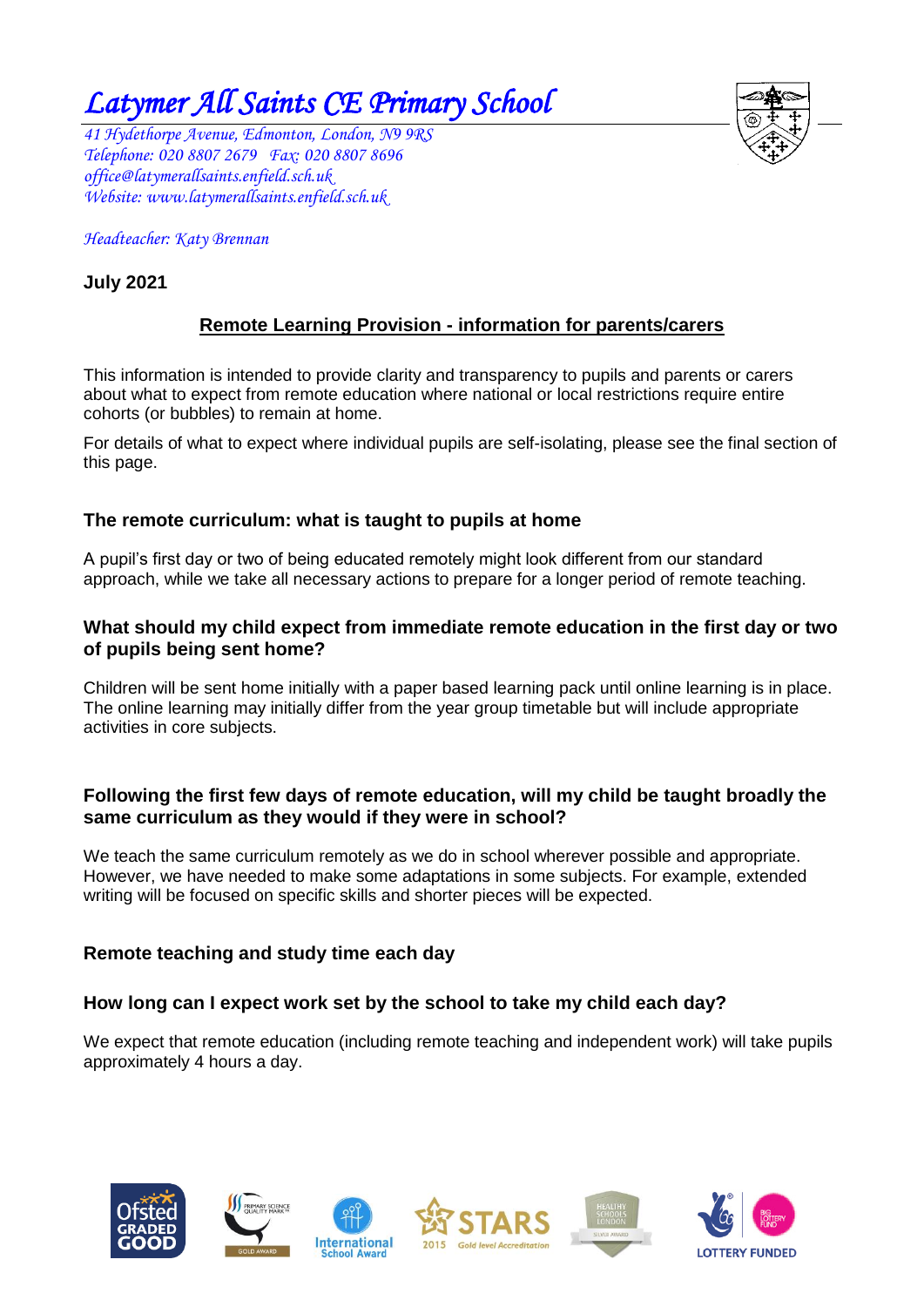# **Accessing remote education**

### **How will my child access any online remote education you are providing?**

Children will access remote learning via the following platforms: Google classroom Mathswatch VLE (Yrs 4,5and 6) Timestables Rockstars (Yrs 3 and 4) Numbots (Yrs 1 and 2) Tapestry (EYFS)

#### **If my child does not have digital or online access at home, how will you support them to access remote education?**

We recognise that some pupils may not have suitable online access at home. We take the following approaches to support those pupils to access remote education:

- We have a limited number of laptops which are lent to families. Strict lending criteria are applied to these loans and families are contacted directly.
- Information on our website details where parents might access extra data and we have a limited number of codes giving access to free BT wifi which can be given to families meeting certain criteria.
- A paper pack which mirrors the online content can be collected from the school office each week for those families unable to access online learning. These packs can be returned weekly to school where they are marked and feedback provided.

## **How will my child be taught remotely?**

We use a combination of the following approaches to teach pupils remotely:

- Live online lessons
- CGP books
- Recorded teaching including material from a range of sources including Oak Academy and BBC bitesize
- Printed paper packs produced by the teacher where appropriate
- FITT projects as would be expected during normal school based curriculum time.











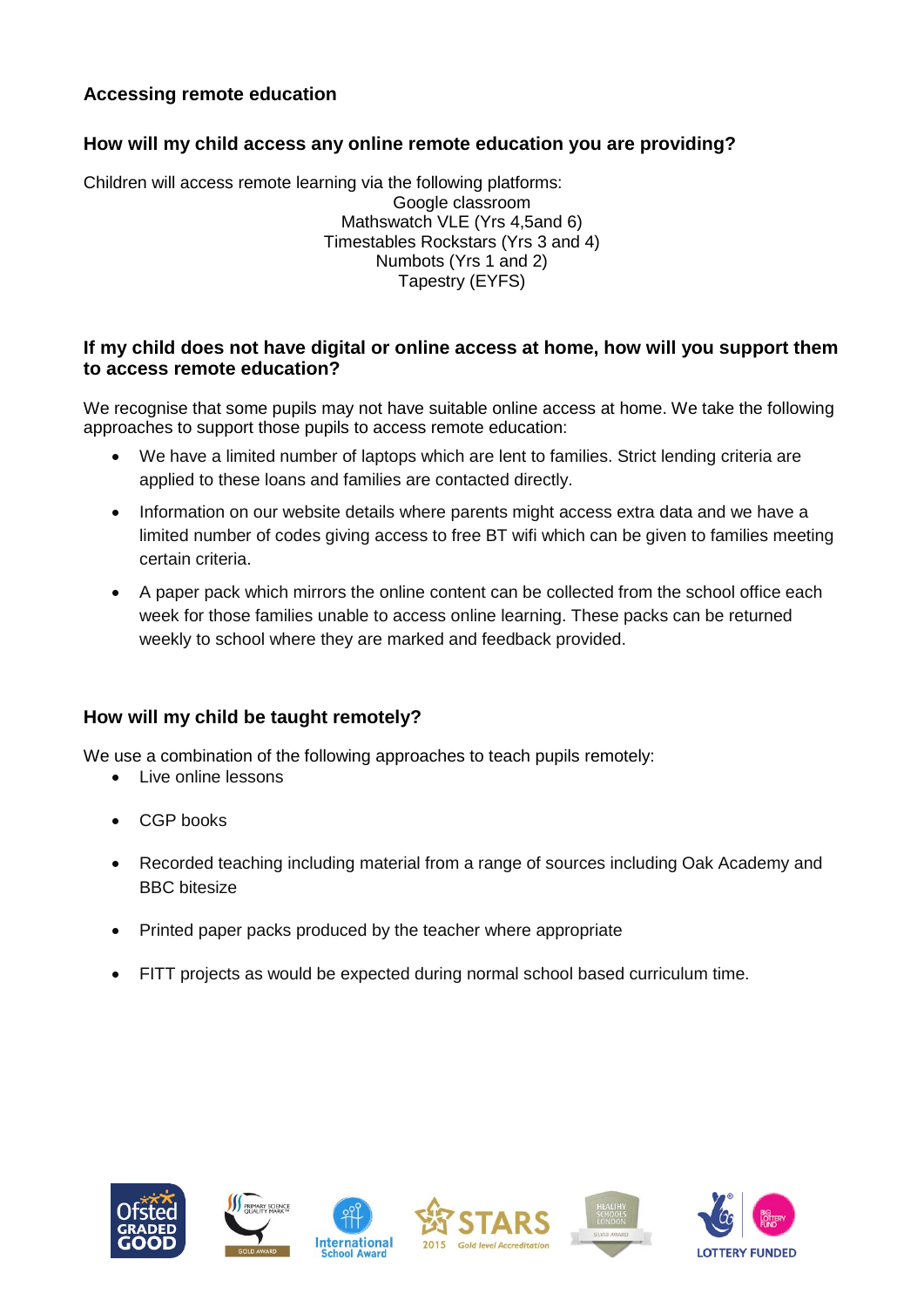# **Engagement and feedback**

#### **What are your expectations for my child's engagement and the support that we as parents and carers should provide at home?**

- Provide a quiet environment to work in which is free of distractions like TV
- Set and maintain clear routines
- Contact school where appropriate
- Support work where possible
- Encourage engagement, completion and submission of work.

#### **How will you check whether my child is engaging with their work and how will I be informed if there are concerns?**

Online engagement is monitored by class teachers daily. If your child is not engaging with online or paper based learning a member of the Senior Leadership Team or Pastoral Support Team will make contact via phone or email to offer support.

### **How will you assess my child's work and progress?**

Feedback can take many forms and may not always mean extensive written comments for individual children. For example, whole-class feedback or quizzes marked automatically via digital platforms are also valid and effective methods, amongst many others. Our approach to feeding back on pupil work is as follows:

- Individual feedback on submitted work
- Whole class feedback on common errors
- Daily group live feedback
- Quizzes and Google forms

Children should expect some form of feedback at least twice weekly.